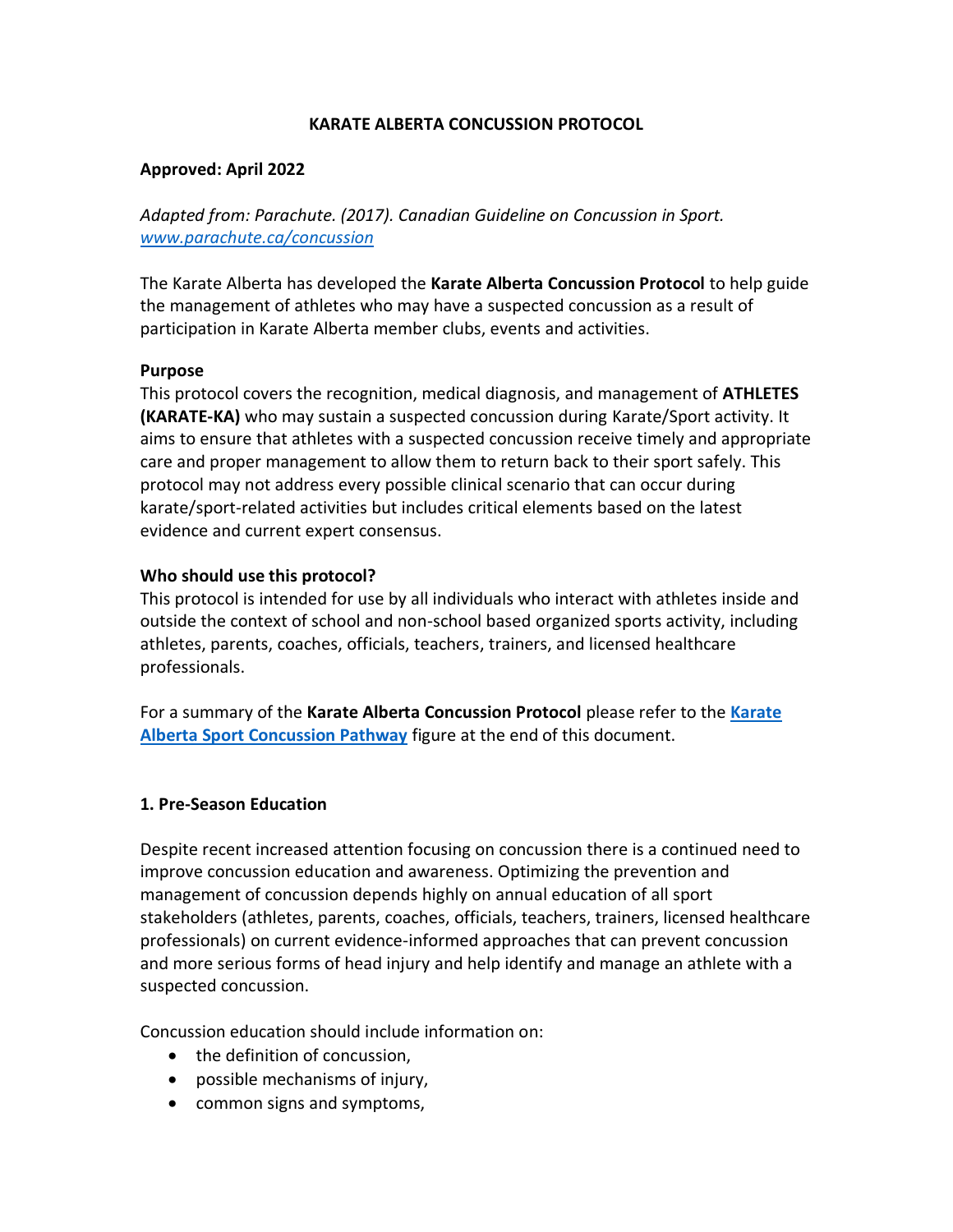- steps that can be taken to prevent concussions and other injuries from occurring in sport.
- what to do when an athlete has suffered a suspected concussion or more serious head injury,
- what measures should be taken to ensure proper medical assessment,
- *Return-to-School* and *Return-to-Sport Strategies*, and
- Return to sport medical clearance requirements
- ‣ **Who:** Athletes, parents, coaches, officials, teachers, and trainers, licensed healthcare professionals
- ‣ **How**: *[Pre-season Concussion Education Sheet](https://parachute.ca/wp-content/uploads/2019/06/Pre-Season-Concussion-Education-Sheet.pdf)*

All parents and athletes are required to review and submit a signed copy of the *Preseason Concussion Education Sheet* to their coach prior to the first practice of the season. In addition to reviewing information on concussion, it is also important that all sport stakeholders have a clear understanding of **the Karate Alberta Concussion Protocol.** For example, this can be accomplished through pre-season in-person orientation sessions for athletes, parents, coaches and other stakehold

## **2. Head Injury Recognition**

Although the formal diagnosis of concussion should be made following a medical assessment, all sport stakeholders including athletes, parents, teachers, coaches, teachers, officials, and licensed healthcare professionals are responsible for the recognition and reporting of athletes who may demonstrate visual signs of a head injury or who report concussion-related symptoms. This is particularly important because many sport and recreation venues will not have access to on-site licensed healthcare professionals.

A concussion should be suspected:

- in any athlete who sustains a significant impact to the head, face, neck, or body and demonstrates *ANY* of the visual signs of a suspected concussion or reports *ANY* symptoms of a suspected concussion as detailed in the *Concussion Recognition Tool 5*.
- if a player reports ANY concussion symptoms to one of their peers, parents, teachers, or coaches or if anyone witnesses an athlete exhibiting any of the visual signs of concussion.

In some cases, an athlete may demonstrate signs or symptoms of a more severe head or spine injury including convulsions, worsening headaches, vomiting or neck pain. If an athlete demonstrates any of the 'Red Flags' indicated by the *Concussion Recognition Tool 5,* a more severe head or spine injury should be suspected, and Emergency Medical Assessment should be pursued.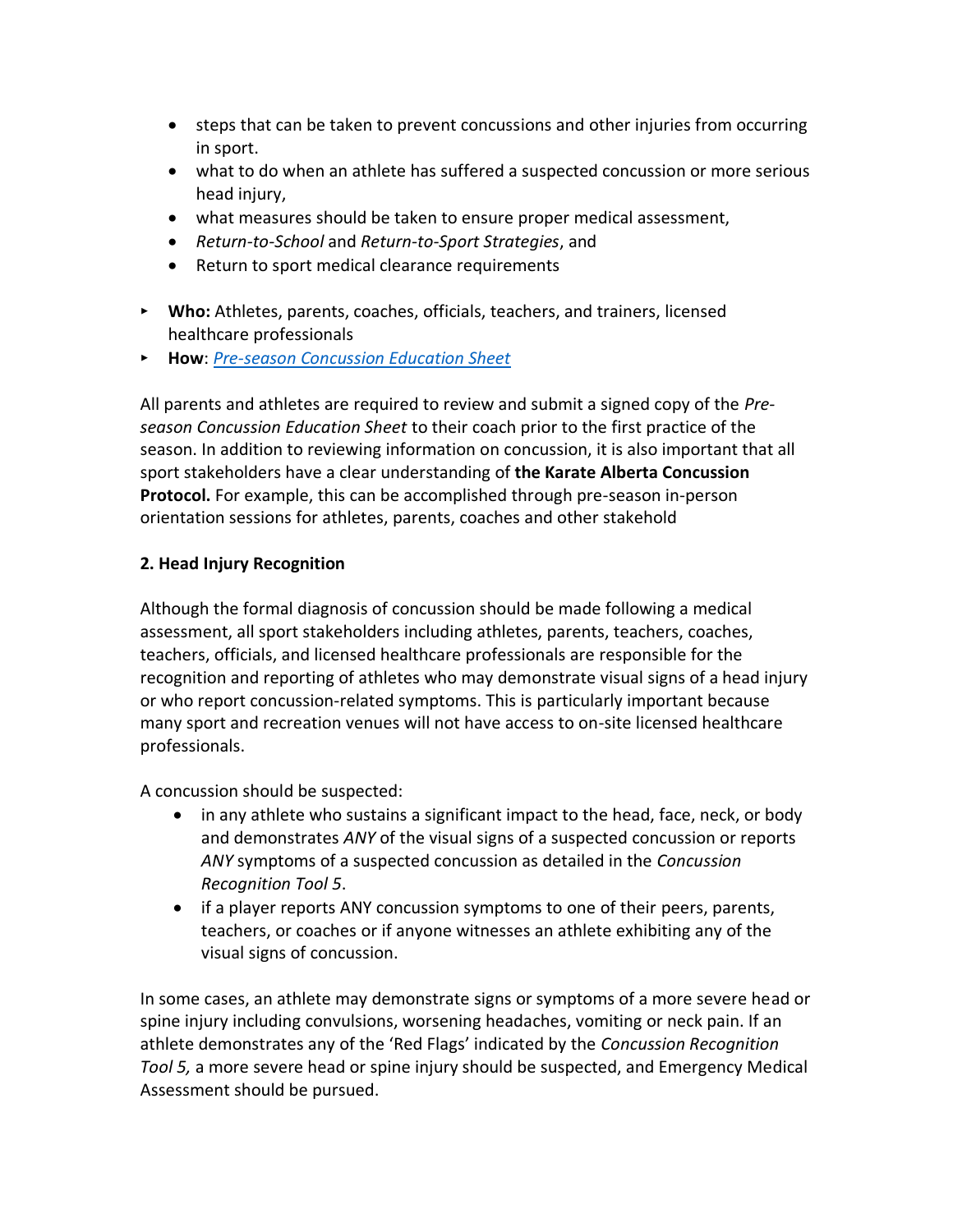- ‣ **Who**: Athletes, parents, coaches, officials, teachers, trainers, and licensed healthcare professionals
- ‣ **How:** *[Concussion Recognition Tool 5](http://bjsm.bmj.com/content/bjsports/early/2017/04/26/bjsports-2017-097508CRT5.full.pdf)*

### **3. Onsite Medical Assessment**

Depending on the suspected severity of the injury, an initial assessment may be completed by emergency medical professionals or by an on-site licensed healthcare professional where available. In cases where an athlete loses consciousness or it is suspected an athlete might have a more severe head or spine injury, Emergency Medical Assessment by emergency medical professionals should take place (see 3a below). If a more severe injury is not suspected, the athlete should undergo Sideline Medical Assessment or Medical Assessment, depending on if there is a licensed healthcare professional present (see 3b below).

#### **3a. Emergency Medical Assessment**

If an athlete is suspected of sustaining a more severe head or spine injury during a game or practice, an ambulance should be called immediately to transfer the patient to the nearest emergency department for further Medical Assessment.

Coaches, parents, teachers, trainers and officials should not make any effort to remove equipment or move the athlete until an ambulance has arrived and the athlete should not be left alone until the ambulance arrives. After the emergency medical services staff has completed the Emergency Medical Assessment, the athlete should be transferred to the nearest hospital for Medical Assessment. In the case of youth (under 18 years of age), the athlete's parents should be contacted immediately to inform them of the athlete's injury. For athletes over 18 years of age, their emergency contact person should be contacted if one has been provided

‣ **Who**: Emergency medical professionals

#### **3b. Sideline Medical Assessment**

If an athlete is suspected of sustaining a concussion and there is no concern for a more serious head or spine injury, the player should be immediately removed from the field of play.

#### **Scenario 1: If a licensed healthcare professional is present**

The athlete should be taken to a quiet area and undergo Sideline Medical Assessment using the Sport Concussion Assessment Tool 5 (SCAT5) or the Child SCAT5. The SCAT5 and Child SCAT5 are clinical tools that should only be used by a licensed healthcare professional that has experience using these tools. It is important to note that the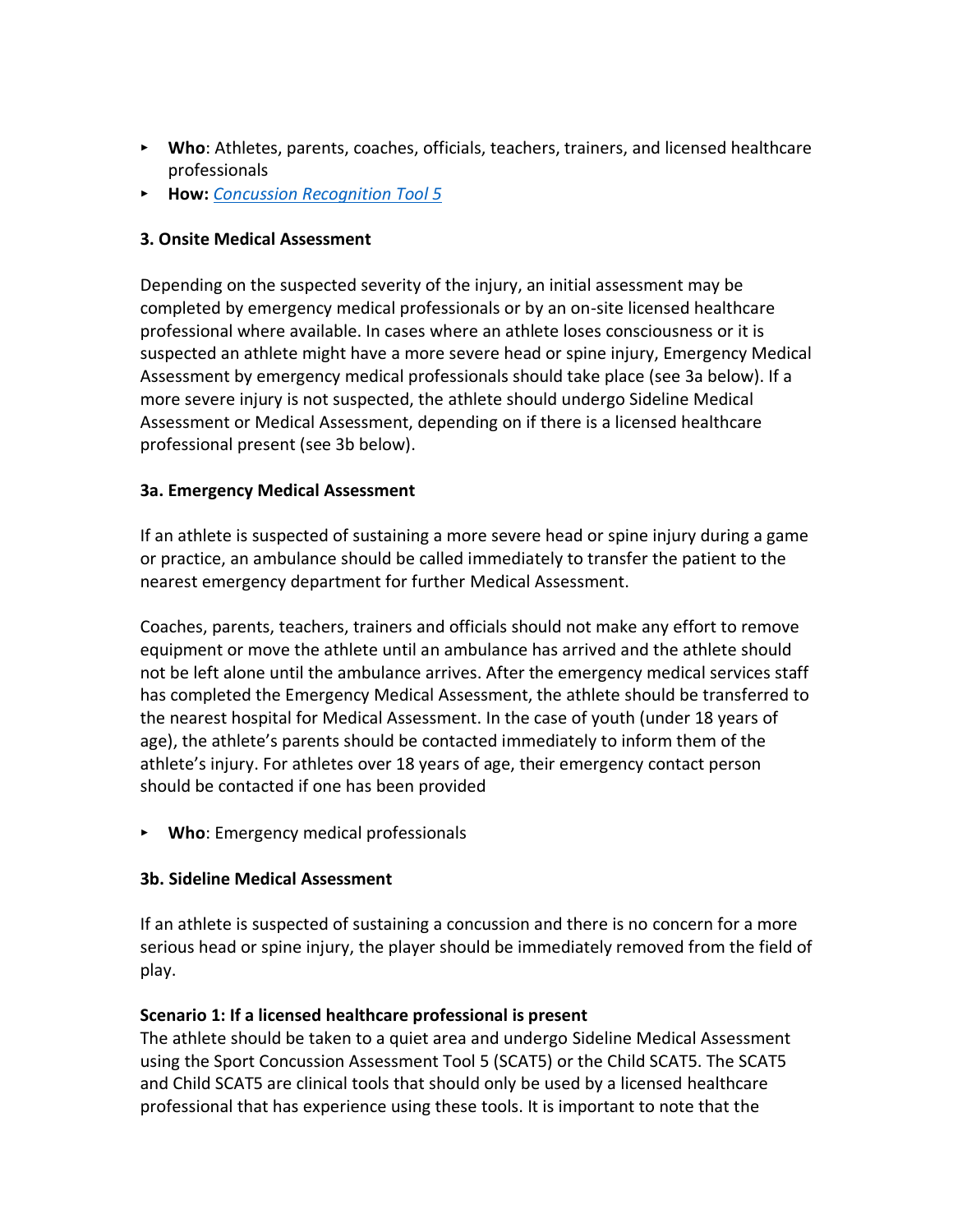results of SCAT5 and Child SCAT5 testing can be normal in the setting of acute concussion. As such, these tools can be used by licensed healthcare professionals to document initial neurological status but should not be used to make sideline return-tosport decisions in youth athletes. Any youth athlete who is suspected of having sustained a concussion must not return to the game or practice and must be referred for Medical Assessment.

If a youth athlete is removed from play following a significant impact and has undergone assessment by a licensed healthcare professional, but there are NO visual signs of a concussion and the athlete reports NO concussion symptoms then the athlete can be returned to play but should be monitored for delayed symptoms.

If the athlete develops any delayed symptoms the athlete should be removed from play and undergo medical assessment by a medical doctor or nurse practitioner.

#### **Scenario 2: If there is no licensed healthcare professional present**

The athlete should be referred immediately for medical assessment by a medical doctor or nurse practitioner, and the athlete must not return to play until receiving medical clearance.

- ‣ **Who**: Athletic therapists, physiotherapists, medical doctor
- ‣ **How**: *[Sport Concussion Assessment Tool 5 \(SCAT5\),](http://bjsm.bmj.com/content/bjsports/early/2017/04/26/bjsports-2017-097506SCAT5.full.pdf) [Child Sport Concussion](http://bjsm.bmj.com/content/bjsports/51/11/862.full.pdf)  [Assessment Tool 5 \(Child SCAT5\)](http://bjsm.bmj.com/content/bjsports/51/11/862.full.pdf)*

### **4. Medical Assessment**

In order to provide comprehensive evaluation of athletes with a suspected concussion, the medical assessment must rule out more serious forms of traumatic brain and spine injuries, must rule out medical and neurological conditions that can present with concussion-like symptoms, and must make the diagnosis of concussion based on findings of the clinical history and physical examination and the evidence-based use of adjunctive tests as indicated (i.e CT scan). In addition to nurse practitioners, medical doctors<sup>1</sup> that are qualified to evaluate patients with a suspected concussion include: pediatricians; family medicine, sports medicine, emergency department, internal medicine, and rehabilitation (physiatrists) physicians; neurologists; and neurosurgeons.

In geographic regions of Canada with limited access to medical doctors (i.e. rural or northern communities), a licensed healthcare professional (i.e. nurse) with pre-arranged access to a medical doctor or nurse practitioner can facilitate this role. The medical assessment is responsible for determining whether the athlete has been diagnosed with

 $1$  Medical doctors and nurse practitioners are the only healthcare professionals in Canada with licensed training and expertise to meet these needs; therefore all athletes with a suspected concussion should undergo evaluation by one of these professionals.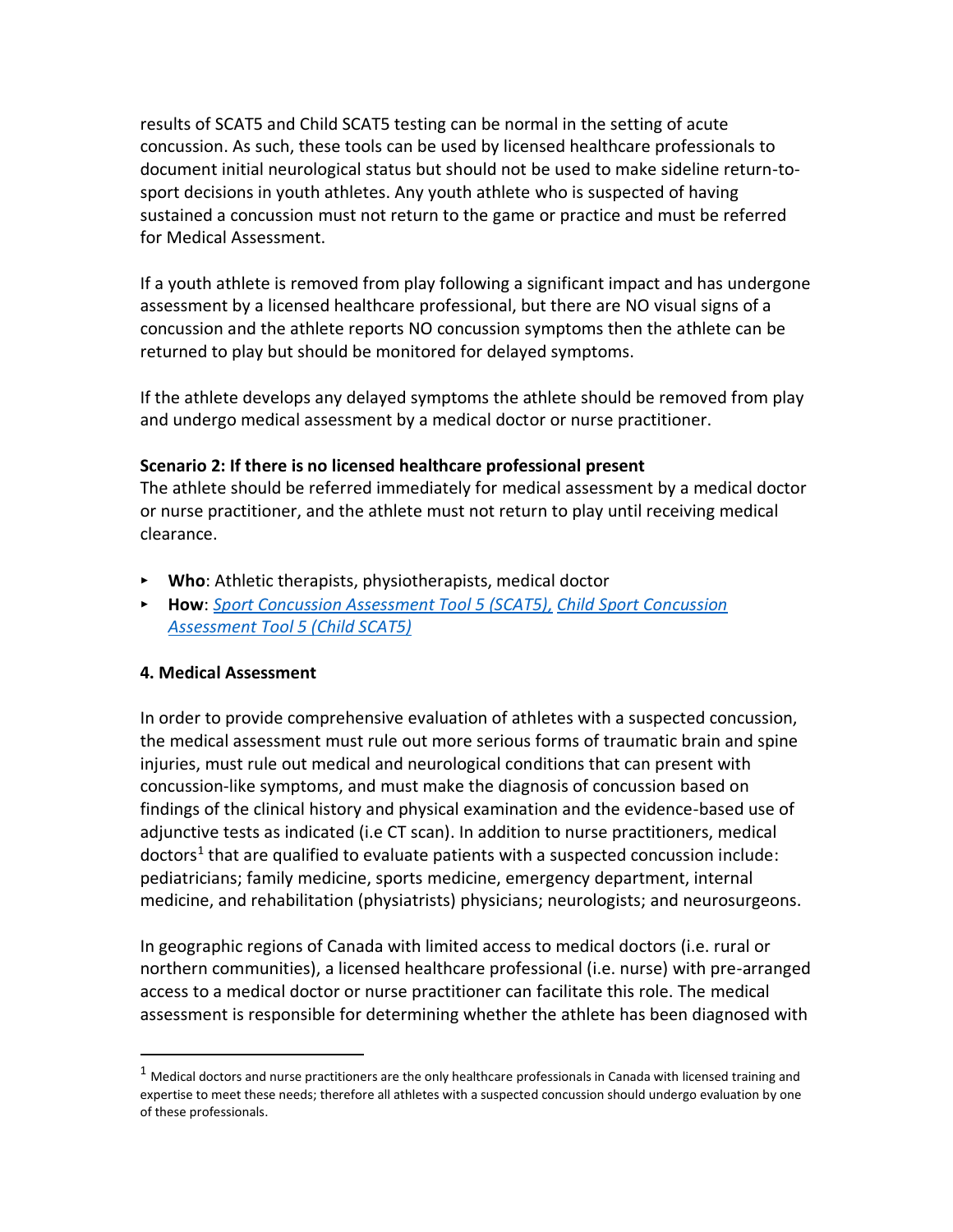a concussion or not. Athletes with a diagnosed concussion should be provided with a *Medical Assessment Letter i*ndicating a concussion has been diagnosed. Athletes that are determined to have not sustained a concussion must be provided with a *Medical Assessment Letter* indicating a concussion has not been diagnosed and the athlete can return to school, work and sports activities without restriction.

- ‣ **Who**: Medical doctor, nurse practitioner, nurse
- ‣ **How:** *[Medical Assessment Letter](https://parachute.ca/wp-content/uploads/2019/09/Medical-Assessment-Letter.pdf)*

#### **5. Concussion Management**

When an athlete has been diagnosed with a concussion, it is important that the athlete's parent/legal guardian is informed. All athletes diagnosed with a concussion must be provided with a standardized *Medical Assessment Letter* that notifies the athlete and their parents/legal guardians/spouse that they have been diagnosed with a concussion and may not return to any activities with a risk of concussion until medically cleared to do so by a medical doctor or nurse practitioner. Because the *Medical Assessment Letter* contains personal health information, it is the responsibility of the athlete or their parent/legal guardian to provide this documentation to the athlete's coaches, teachers, or employers. It is also important for the athlete to provide this information to sport organization officials that are responsible for injury reporting and concussion surveillance where applicable.

Athletes diagnosed with a concussion should be provided with education about the signs and symptoms of concussion, strategies about how to manage their symptoms, the risks of returning to sport without medical clearance and recommendations regarding a gradual return to school and sport activities. Athletes diagnosed with a concussion are to be managed according to their *Return-to-School and Sport-Specific Return-to-Sport Strategy* under the supervision of a medical doctor or nurse practitioner*.* When available, athletes should be encouraged to work with the team athletic therapist or physiotherapist to optimize progression through their *Sport-Specific Return-to-Sport Strategy.* Once the athlete has completed their *Return-to-School and Sport-Specific Return-to-Sport Strategy* and are deemed to be clinically recovered from their concussion, the medical doctor or nurse practitioner can consider the athlete for a return to full sports activities and issue a *Medical Clearance Letter*.

The stepwise progressions for *Return-to-School* and *Return-to-Sport Strategies* are outlined below. As indicated in stage 1 of the *Return-to-Sport Strategy*, reintroduction of daily, school, and work activities using the *Return-to-School Strategy* must precede return to sport participation.

*Return-to-School Strategy*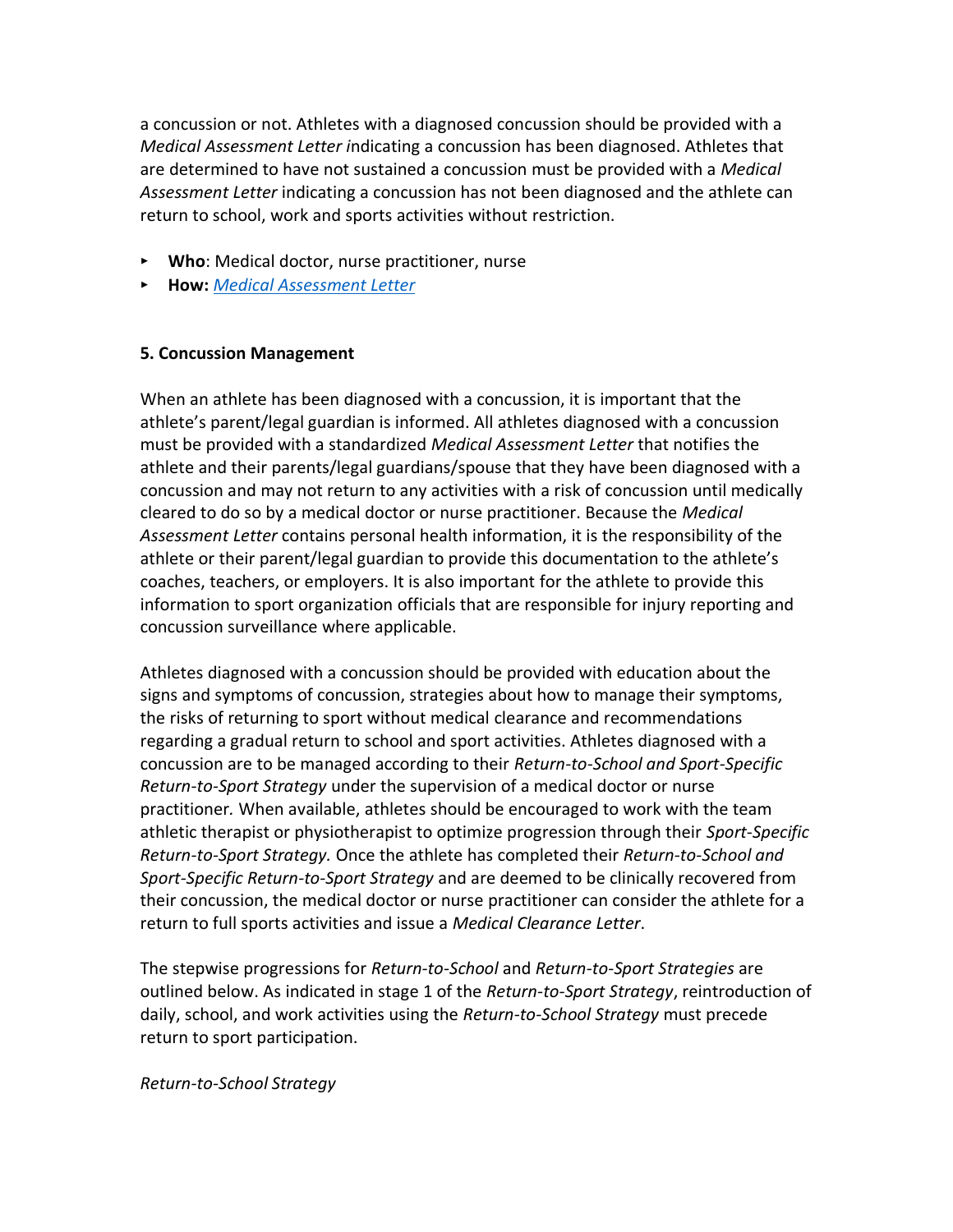The following is an outline of the *Return-to-School Strategy* that should be used to help student-athletes, parents, and teachers to collaborate in allowing the athlete to make a gradual return to school activities. Depending on the severity and type of the symptoms present student-athletes will progress through the following stages at different rates. If the student-athlete experiences new symptoms or worsening symptoms at any stage, they should go back to the previous stage. Athletes should also be encouraged to ask their school if they have a school-specific Return-to-Learn Program in place to help student-athletes make a gradual return to school.

| <b>Stage</b>             | <b>Aim</b>          | <b>Activity</b>                               | Goal of each step            |
|--------------------------|---------------------|-----------------------------------------------|------------------------------|
| $\mathbf 1$              | Daily activities at | Typical activities during the day as long as  | Gradual return to typical    |
|                          | home that do not    | they do not increase symptoms (i.e.           | activities                   |
|                          | give the student-   | reading, texting, screen time). Start at 5-15 |                              |
|                          | athlete symptoms    | minutes at a time and gradually build up.     |                              |
| $\overline{\phantom{a}}$ | School activities   | Homework, reading or other cognitive          | Increase tolerance to        |
|                          |                     | activities outside of the classroom.          | cognitive work               |
| 3                        | Return to school    | Gradual introduction of schoolwork. May       | Increase academic activities |
|                          | part-time           | need to start with a partial school day or    |                              |
|                          |                     | with increased breaks during the day.         |                              |
| 4                        | Return to school    | Gradually progress                            | Return to full academic      |
|                          | full-time           |                                               | activities and catch up on   |
|                          |                     |                                               | missed school work           |

McCrory et al. (2017). Consensus statement on concussion in sport – the 5<sup>th</sup> international conference on concussion in sport held in Berlin, October 2016. *British Journal of Sports Medicine, 51*(11), 838-847.

# *Karate-Specific Return-to-Sport Strategy*

The following is an outline of the Return-to-Sport Strategy that should be used to help athletes, coaches, trainers, and medical professionals to partner in allowing the athlete to make a gradual return to sport activities. An initial period of 24-48 hours of rest is recommended before starting the *Karate-Specific Return-to-Sport Strategy.* The athlete should spend a minimum duration of 24 hours without symptom increases at each stage before progressing to the next one. If the athlete experiences new symptoms or worsening symptoms at any stage, they should go back to the previous stage. It is important that youth and adult student-athletes return to full-time school activities before progressing to stage 5 and 6 of the **Karate**-Specific Return-to-Sport Strategy. It is also important that all athletes provide their Instructor with a *Medical Clearance Letter* prior to returning to full contact sport activities.

| <b>Stage</b> | Aim               | <b>Activity</b>                                    | Goal of each step      |
|--------------|-------------------|----------------------------------------------------|------------------------|
| 1            | Symptom-          | Daily activities that do not provoke symptoms      | Gradual re-            |
|              | limiting activity |                                                    | introduction of        |
|              |                   |                                                    | work/school activities |
| כ,           | Light aerobic     | Walking or stationary cycling at slow to medium    | Increase heart rate    |
|              | activity          | pace. No resistance training                       |                        |
|              |                   | -Light intensity jogging or stationary cycling for |                        |
|              |                   | 15-20 minutes at sub-symptom threshold intensity   |                        |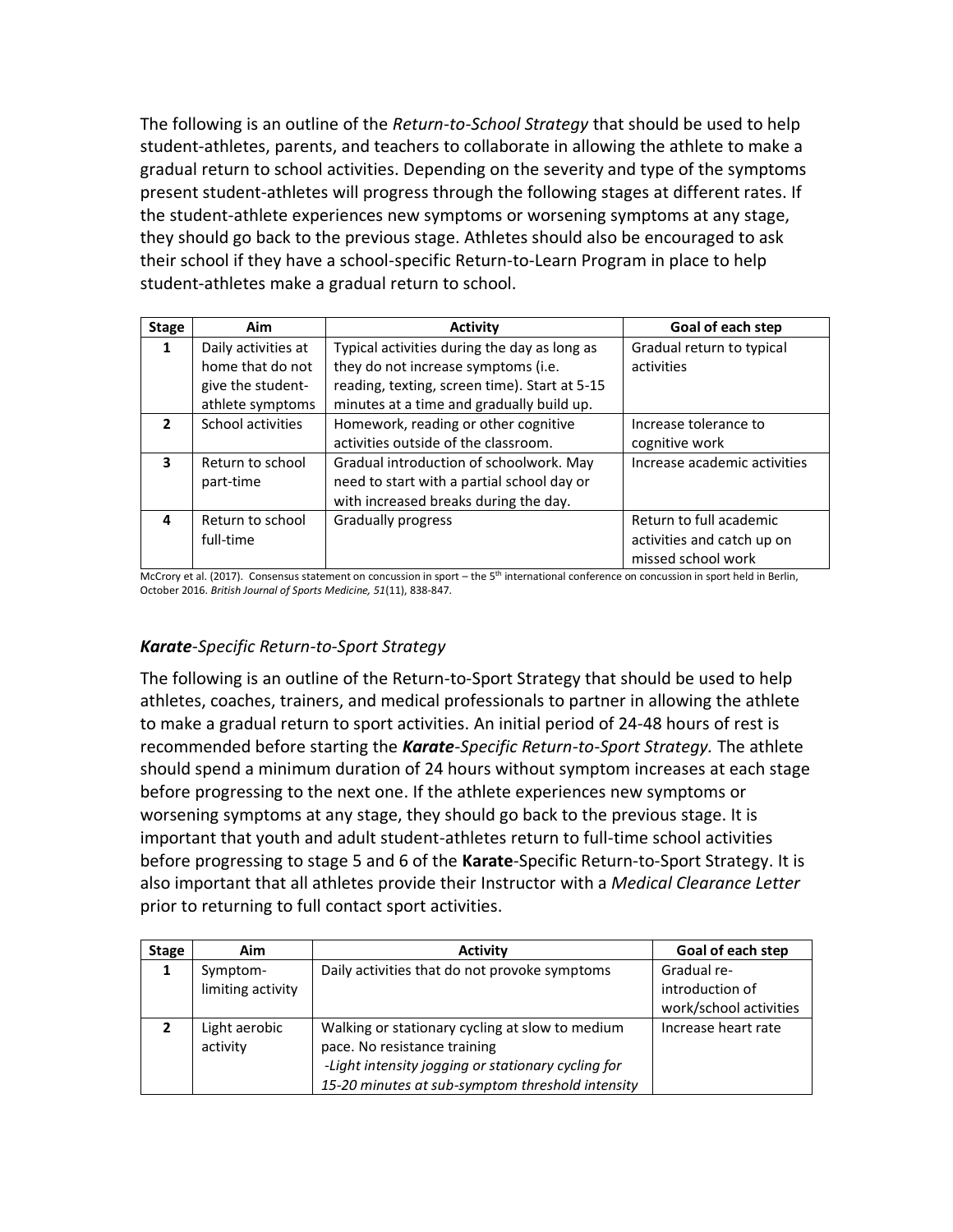| 3 | Sport-specific<br>exercise      | Running, kata or non-contact kumite drills. No<br>head impact activities<br>- Moderate intensity jogging for 30-60 minutes at<br>sub-symptom threshold intensity<br>- Low to moderate impact – 50%-75% effort for<br>Kata, non-contact kumite drills and conditioning &<br>agility drills | Add movement                                                         |
|---|---------------------------------|-------------------------------------------------------------------------------------------------------------------------------------------------------------------------------------------------------------------------------------------------------------------------------------------|----------------------------------------------------------------------|
| 4 | Non-contact<br>training drills  | Harder training drills, start progressive training<br>- High Intensity Participation - 75%-100% effort<br>for Kata, non-contact kumite drills and resistance,<br>conditioning & agility drills                                                                                            | Exercise, coordination<br>and increased<br>thinking                  |
| 5 | <b>Full contact</b><br>practice | Following medical clearance<br>Part A)<br>- Training with controlled contact<br>- Eliminating situations of hard impact<br>- Progressive intensity ippon kumite, randori<br>Part B)<br>- Participation in full practice without activity<br>restriction                                   | Restore confidence<br>and assess functional<br>skills by instructors |
| 6 | Return to sport                 | Full training karate                                                                                                                                                                                                                                                                      |                                                                      |

McCrory et al. (2017). Consensus statement on concussion in sport – the 5<sup>th</sup> international conference on concussion in sport held in Berlin, October 2016. *British Journal of Sports Medicine, 51*(11), 838-847.

- ‣ **Who**: Medical doctor, nurse practitioner and team athletic therapist or physiotherapist (where available)
- ‣ **How**: *Return-to-Learn Strategy, Sport-Specific Return-to Sport Strategy, [Medical](https://parachute.ca/wp-content/uploads/2019/09/Medical-Assessment-Letter.pdf)  [Assessment Letter](https://parachute.ca/wp-content/uploads/2019/09/Medical-Assessment-Letter.pdf)*

### **6. Multidisciplinary Concussion Care**

Most athletes who sustain a concussion while participating in sport will make a complete recovery and be able to return to full school and sport activities within 1-4 weeks of injury. However, approximately 15-30% of individuals will experience symptoms that persist beyond this time frame. If available, individuals who experience persistent post-concussion symptoms (>4 weeks for youth athletes, >2 weeks for adult athletes) may benefit from referral to a medically supervised multidisciplinary concussion clinic that has access to professionals with licensed training in traumatic brain injury that may include experts in sport medicine, neuropsychology, physiotherapy, occupational therapy, neurology, neurosurgery, and rehabilitation medicine.

Referral to a multidisciplinary clinic for assessment should be made on an individualized basis at the discretion of an athlete's medical doctor or nurse practitioner. If access to a multidisciplinary concussion clinic is not available, a referral to a medical doctor with clinical training and experience in concussion (e.g. a sport medicine physician, neurologist, or rehabilitation medicine physician) should be considered for the purposes of developing an individualized treatment plan. Depending on the clinical presentation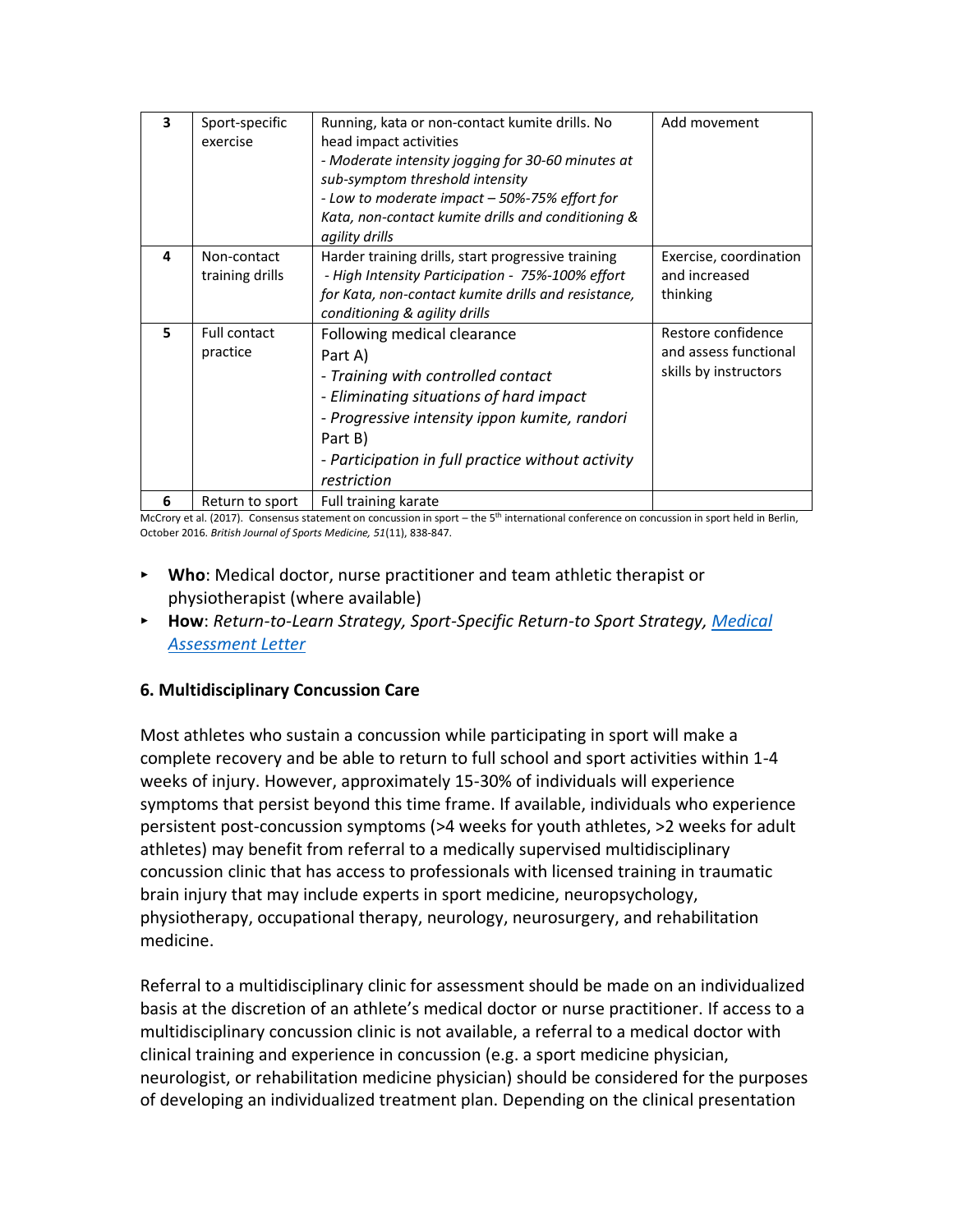of the individual, this treatment plan may involve a variety of health care professionals with areas of expertise that address the specific needs of the athlete based on the assessment findings.

‣ **Who**: Multidisciplinary medical team, medical doctor with clinical training and experience in concussion (e.g. a sports medicine physician, neurologist, or rehabilitation medicine physician), licensed healthcare professionals

### **7. Return to Karate/Sport**

Athletes who have been determined to have not sustained a concussion and those that have been diagnosed with a concussion and have successfully completed their *Returnto-School and Karate-Specific Return-to-Sport Strategy* can be considered for return to full karate activities. The final decision to medically clear an athlete to return to full game activity should be based on the clinical judgment of the medical doctor or nurse practitioner taking into account the athlete's past medical history, clinical history, physical examination findings and the results of other tests and clinical consultations where indicated (i.e. neuropsychological testing, diagnostic imaging). Prior to returning to full contact practice and game play, each athlete that has been diagnosed with a concussion must provide their Head Instructor with a standardized *Medical Clearance Letter* that specifies that a medical doctor or nurse practitioner has personally evaluated the patient and has cleared the athlete to return to sports. In geographic regions of Canada with limited access to medical doctors (i.e. rural or northern communities), a licensed healthcare professional (such as a nurse) with pre-arranged access to a medical doctor or nurse practitioner can provide this documentation. A copy of the *Medical Clearance Letter* should also be submitted to Head Instructor that have injury reporting and surveillance programs where applicable.

Athletes who have been provided with a *Medical Clearance Letter* may return to full sport activities as tolerated. If the athlete experiences any new concussion-like symptoms while returning to play, they should be instructed to stop training/playing immediately, notify their parents, coaches, trainer or teachers, and undergo follow-up *Medical Assessment*. In the event that the athlete sustains a new suspected concussion, the Karate Alberta **Concussion Protocol** should be followed as outlined here.

- ‣ **Who**: Medical doctor, nurse practitioner
- ‣ **Document:** *[Medical Clearance Letter](https://parachute.ca/wp-content/uploads/2019/06/Medical-Clearance-Letter.pdf)*